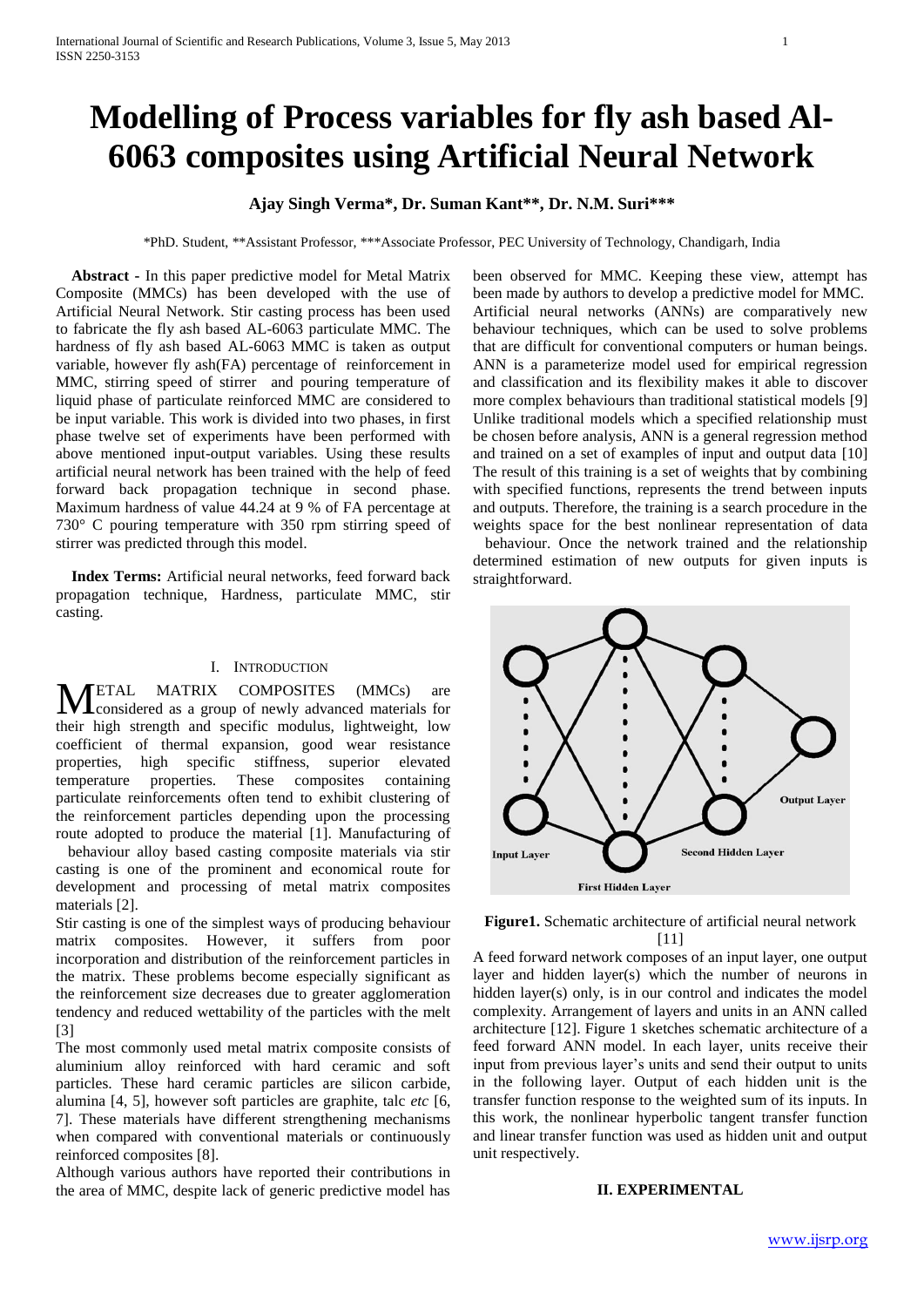**Preparation of the composite**

| <b>Metal</b>  | Si     | Fe     | <b>Cu</b>   | Mn             | Mg       |
|---------------|--------|--------|-------------|----------------|----------|
| $\frac{0}{0}$ | 0.2    | $0.0-$ | $0.0 - 0.1$ | $0.0 - 0.1$    | $0.45 -$ |
| composition   |        | 0.35   |             |                | 0.9      |
|               | 0.6    |        |             |                |          |
| <b>Metal</b>  | Zn     | Ti     | $_{\rm Cr}$ | Al             |          |
| $\frac{0}{0}$ | $0.0-$ | $0.0-$ | 0.1         | <b>Balance</b> |          |
| composition   | 0.1    | 0.1    | max         |                |          |

**Table 1 Composition of Al-6063 (wt pct)**

 The particulate reinforcement aluminium metal matrix composite (PRAMMC) selected for the present investigation was based on Al-Mg matrix alloy, designated by the aluminium association as Al-6063. This matrix alloy was chosen since it provides excellent combination of strength and damage tolerance at elevated and cryogenic temperatures. The Fly Ash (FA) particles which were used to fabricate the composite have average particle size of less than 40µm and average density of  $2.5 \text{ mg/m}^3$ . The nominal chemical composition (in wt pct) of the matrix alloy is given in table 1.



**Figure2**. **Experimental set-up for preparation of composite**

Stir casting technique is most economical to fabricate composites with particulates fibres **[**13]. For fabrication of this composite, the pouring temperature values are varied (720ºC, 740ºC, 760ºC). FA particle reinforcement varied from 0 to 9 wt pct. The other input parameter (stirrer speed) is also varied (200rpm, 300rpm, 400rpm).It is to be mentioned that the value of these above mentioned input variables have been considered after trial and error basis. Other ranges of these variables were also used in experiment but due to non-homogeneity with liquid phase and spread of reinforcement (fly ash) not considered for fabrication of composite. In this process matrix alloy (Al-6063) temperature was lowered gradually below the liquidus temperature to keep the matrix alloy in semi- solid state. At this temperature the preheated F.A particles were

introduced into slurry and mixed. The composite slurry temperature was increased to fully liquid state and automatic stirring was continued for 5min. at defined stirring speeds of 200rpm, 300rpm, and 400rpm. The melt was then superheated above liquidus temperature and finally poured at defined temperature range into the mild steel permanent mould of 25mm diameter and 150mm in height. Pictorial View of experimental set up for fabrication of fly ash based Al-6063 MMC through above mentioned procedure is shown in Fig.2.

 A Vickers hardness testing machine is used to measure the micro hardness of the fly ash composite samples. The specimens of 20 x 20 x 20 mm were cut from cast samples and then polished metallographic ally. During the test the diamond pyramid indenter with certain shape is penetrated into the surface of the specimens under certain test force which shall be removed after retained for certain period of time. After measuring the length of the diagonal lines of the indentation, the hardness value is gained by looking up chart as per length of the diagonal lines or by formula [14]:

$$
HV = \frac{1.8544 \text{ F}}{d^2} \quad \text{Kgf/mm}^2 \tag{1}
$$

#### **Plan of experiments**

 The experiments were conducted as per the standard orthogonal array. The election of the orthogonal array was based on the condition that the degrees of freedom for the orthogonal array should be greater than or equal to sum of those hardness parameters [15-16]. The hardness of fly ash based AL-6063 MMC is taken as output variable, however fly ash (FA) percentage of reinforcement in MMC, stirring speed of stirrer and pouring temperature of liquid phase of particulate reinforced MMC are considered to be input variable, which has also been mentioned in previous section. Table 2 indicates the factors (Input Variables) and their level (different set of values for these variables). The experiment consists of 9 sets (each row depicts the one experiment; however each column depicts parametric values in *L*9 orthogonal array). Pouring temperature (*T* ºC); stirring speed and reinforcement (fly ash %) are assigned to first, second and third column respectively. The last column of table shows output variables namely hardness in Vickers. The experiments were conducted as per the orthogonal array with level of parameters given in each row.

**Table 2 Experimental data using L<sup>9</sup> Orthogonal Array**

| <b>Set</b> | <b>Pouring</b>     | <b>Stirring</b> | -<br>-<br>Reinforcement | <b>Hardness</b> |
|------------|--------------------|-----------------|-------------------------|-----------------|
|            | <b>Temperature</b> | speed           | (FA %)                  | in              |
|            | (T °C)             | rpm             |                         | <b>Vickers</b>  |
|            | 720                | 200             | 3                       | 29.6            |
| 2          | 720                | 300             | 6                       | 34.0            |
| 3          | 720                | 400             | 9                       | 42.9            |
| 4          | 740                | 200             | 6                       | 38.9            |
| 5          | 740                | 300             | 9                       | 42.1            |
| 6          | 740                | 400             | 3                       | 28.8            |
| 7          | 760                | 200             | 9                       | 41.1            |
| 8          | 760                | 300             | 3                       | 28.0            |
| 9          | 760                | 400             |                         | 34.7            |

## **III. DEVELOPMENT OF PREDICTIVE MODEL USING ANN**

**Artificial neural network**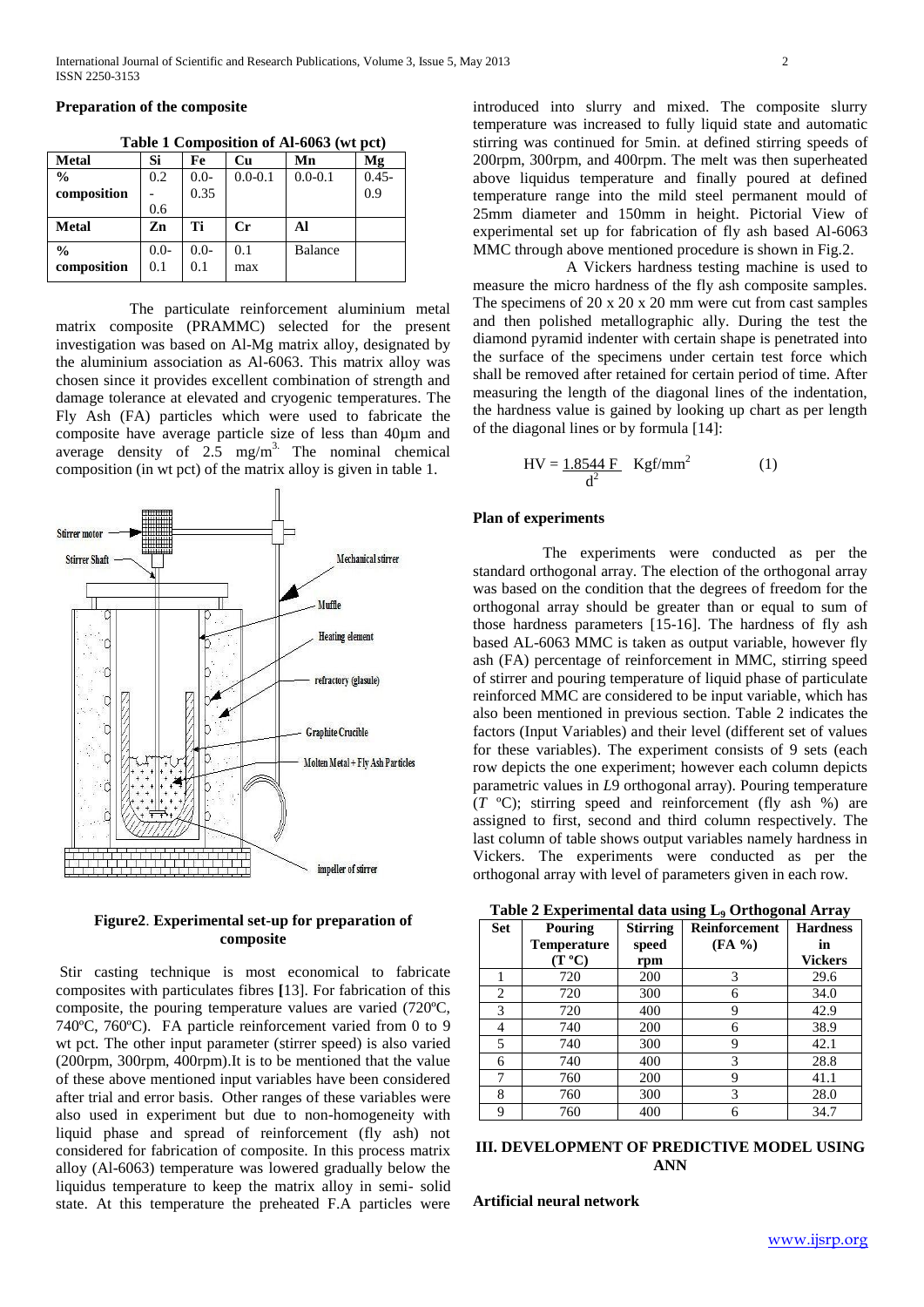Neuron is the main ingredient of Human Nervous System. Artificial neuron imitates the activity of neuron. It is a computational model inspired in the Artificial Neural Network. Figure3 shows natural neurons receive signals through synapses located on the dendrites or membrane of the neuron. When the signals received are strong enough (surpass a certain threshold), the neuron is activated and emits a signal though the axon. This signal might be sent to another synapse, and might activate other neurons [17].



**re 3. Natural neurons (artist's conception)** [17]

Artificial Neural Network is iterative procedure to produce the result in terms of output. The iterations are high in number to readjust the weights on each neuron on the network. The weights are readjusted again and again to obtain least Mean Squared Error.Back propagation algorithm (Rumelhart and McClelland, 1986) is used for adjusting the appropriate weights on all neurons of network. [18]



**Figure4. An artificial neuron [17]**

Figure4. Shows, weights are assigned with each arrow, which represent information flow. These weights are multiplied by the values which go through each arrow, to give more or less strength to the signal which they transmit. The neurons of this network just sum their inputs. Since the input neurons have only one input, their output will be the input they received multiplied by weight.

### **The Back propagation Algorithm**

The back propagation algorithm (Rumelhart and McClelland, 1986) is used in layered feed-forward ANNs. This means that the artificial neurons are organized in layers, and send their signals "forward", and then the errors are propagated backwards. The network receives inputs by neurons in the input layer, and the output of the network is given by the neurons on an output layer. There may be one or more intermediate hidden layers. The back propagation algorithm uses supervised learning, which means that we provide the algorithm with examples of the inputs and outputs we want the

network to compute, and then the error (difference between actual and expected results) is calculated. The idea of the back propagation algorithm is to reduce this error, until the ANN learns the training data. The training begins with random weights, and the goal is to adjust them so that the error will be minimal.

.

The activation function of the artificial neurons in ANNs implementing the back propagation algorithm is a weighted sum (the sum of the inputs x multiplied by their respective weights w) we can see that the activation depends only on the inputs and the weights. If the output function would be the identity (output=activation), then the neuron would be called linear.

#### **Predictive Model using ANN**

Nine sets of experiments have been performed using L-9 orthogonal array and results in terms of input-output relations have been given in Table2 in previous section. However it has been reported [19] that generally twelve (12) sets of inputoutput relationships are required for accuracy in training. Keeping this view three (3) more number of experiments has been performed and their results in terms of input-output relationship are given in Table3.

**Table3 Input-output variables for ANN model**

| <b>Tes</b><br>t no | Tubled input cutput (uriusito for the $\alpha$ mouth<br>Pouring<br><b>Temperatur</b><br>$e(T^oC)$ | <b>Stirrin</b><br>g speed<br>rpm | Reinforceme<br>nt $(F.A \%)$ | <b>Hardness</b><br>in Vickers |
|--------------------|---------------------------------------------------------------------------------------------------|----------------------------------|------------------------------|-------------------------------|
|                    | 720                                                                                               | 300                              | 9%                           | 40.0                          |
|                    | 740                                                                                               | 400                              | 6 %                          | 32.0                          |
|                    | 760                                                                                               | 200                              | 3 %                          | 29.9                          |

All these Input-output relationships (12 numbers) obtained through experimental data have been used for training the network. Input and output variables are normalized and fitted to Neural Network for training. Training is concerned with adjustment of weights among neurons. Input data has three (3) variables pouring temperature of liquid phase, stirring speed of stirrer, percentage of fly ash reinforcement %), while the output data has one variable namely hardness of fly ash based Al-6063 composite. The various parameters (Number of Hidden Layer, Number of Neurons in each hidden layer, Learning rate, momentum, Mean Squared error, transfer function) concerned with training of ANN are adjusted through trial and error procedure. Following this two hidden layers with nine (9) neurons in each have been considered using Back propagation algorithm for training. Hyperbolic tangent sigmoid (tansig) transfer function is used for hidden layers, however linear transfer function (purelin) is used at the output layer. The momentum and learning rate are taken to be 0.7 and 0.25 respectively. The mean squared error was set as 0.00001. Initially number of iterations was taken in the range of 30000 to 42000. Finally it has been seen 40000 iterations provide required MSE value so often. Hence 40000 iterations have been considered for this model. Training ended once the Mean squared error (MSE) was reduced to 0.00001 or the number of iterations reached to 40000.

# **Table4 Predicted values of output through Developed ANN based Model**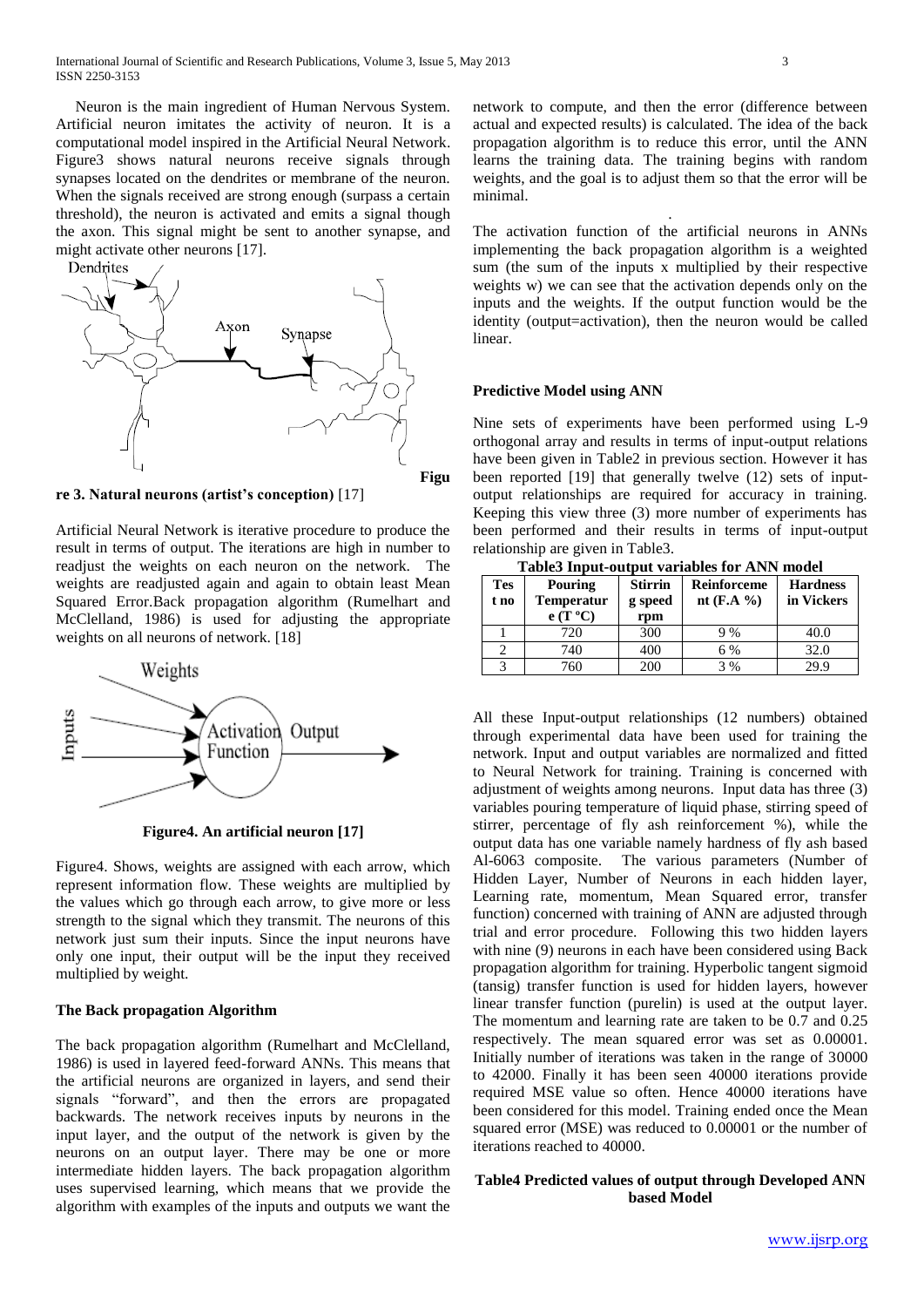| Sr.             | <b>Pouring</b>     | <b>Stirring</b>  | <b>Fly</b>       | <b>Hardness in</b> |
|-----------------|--------------------|------------------|------------------|--------------------|
| No.             | <b>Temperature</b> | <b>Speed</b>     | Ash              | <b>Vickers</b>     |
|                 | $(T^{\circ}C)$     | (rpm)            | $\frac{0}{0}$    | (HVN)              |
| 1               | 730                | 250              | 3.5              | 29.88              |
| $\overline{c}$  | 730                | 250              | 4.0              | 30.42              |
| $\overline{3}$  | 730                | $\overline{250}$ | 4.5              | 31.61              |
| $\overline{4}$  | 730                | 250              | 5.0              | 32.49              |
| 5               | 730                | $\overline{250}$ | $\overline{5.5}$ | 33.68              |
| 6               | 730                | 250              | 6.0              | 35.34              |
| 7               | 730                | 250              | 6.5              | 37.23              |
| 8               | 730                | $\overline{250}$ | 7.0              | 39.41              |
| 9               | 730                | 250              | 7.5              | 40.87              |
| 10              | 730                | $\overline{250}$ | 8.0              | 41.14              |
| 11              | 730                | 250              | 8.5              | 42.68              |
| 12              | 730                | 250              | 9.0              | 43.75              |
| 13              | 730                | 350              | 3.5              | 30.11              |
| 14              | 730                | 350              | 4.0              | 31.68              |
| 15              | 730                | 350              | 4.5              | 32.43              |
| 16              | 730                | 350              | 5.0              | 33.67              |
| 17              | 730                | 350              | 5.5              | 34.73              |
| 18              | 730                | 350              | 6.0              | 36.12              |
| 19              | 730                | 350              | 6.5              | 38.33              |
| 20              | 730                | 350              | 7.0              | 40.21              |
| 21              | 730                | 350              | 7.5              | 41.10              |
| 22              | 730                | 350              | 8.0              | 42.63              |
| 23              | 730                | 350              | 8.5              | 43.13              |
| 24              | 730                | 350              | 9.0              | 44.24              |
| 25              | 750                | 250              | 3.5              | 27.43              |
| 26              | $\overline{750}$   | $\overline{250}$ | 4.0              | 29.23              |
| 27              | 750                | 250              | 4.5              | 31.26              |
| 28              | 750                | 250              | 5.0              | 32.89              |
| 29              | 750                | 250              | 5.5              | 33.12              |
| 30              | 750                | 250              | 6.0              | 34.24              |
| $\overline{31}$ | 750                | $\overline{250}$ | 6.5              | 35.45              |
| 32              | 750                | 250              | 7.0              | 36.91              |
| 33              | 750                | 250              | 7.5              | 38.12              |
| 34              | 750                | $\overline{250}$ | 8.0              | 39.45              |
| 35              | 750                | 250              | 8.5              | 41.33              |
| 36              | 750                | 250              | 9.0              | 42.61              |
| 37              | 750                | 350              | 3.5              | 29.91              |
| 38              | 750                | 350              | 4.0              | 31.11              |
| $\overline{39}$ | 750                | 350              | 4.5              | 32.23              |
| 40              | 750                | 350              | 5.0              | 33.03              |
| 41              | 750                | 350              | 5.5              | 34.12              |
| 42              | 750                | 350              | 6.0              | 35.43              |
| 43              | 750                | 350              | 6.5              | 36.63              |
| 44              | 750                | 350              | 7.0              | 37.72              |
| 45              | 750                | 350              | 7.5              | 38.67              |
| 46              | 750                | 350              | 8.0              | 39.91              |
| 47              | 750                | 350              | 8.5              | 41.20              |
| 48              | 750                | 350              | 9.0              | 42.78              |

International Journal of Scientific and Research Publications, Volume 3, Issue 5, May 2013 4 ISSN 2250-3153

The output values may be predicted using this model, for different values of input variables. Some of the results in terms of input-output relationship for this predictive model are shown in Table4 It can clearly be seen that maximum value of hardness 44.24. Many other combinations of input variables were also tried, but not being reported due to nonimprovements in results (Maximizing the Hardness).





The architecture of neural network used in this investigation shown in Figure5. Performance of the ANN model is illustrated when experimental data were given as input to network of the model. These data were further divided into three parts training, testing and validation by Network itself. It can be seen through Fig.6 to Fig. 8 c that developed ANN model performs reasonably good for prediction of hardness of fly ash based Al-6063 based MMC.



**Figure7 Gradient during ANN training**